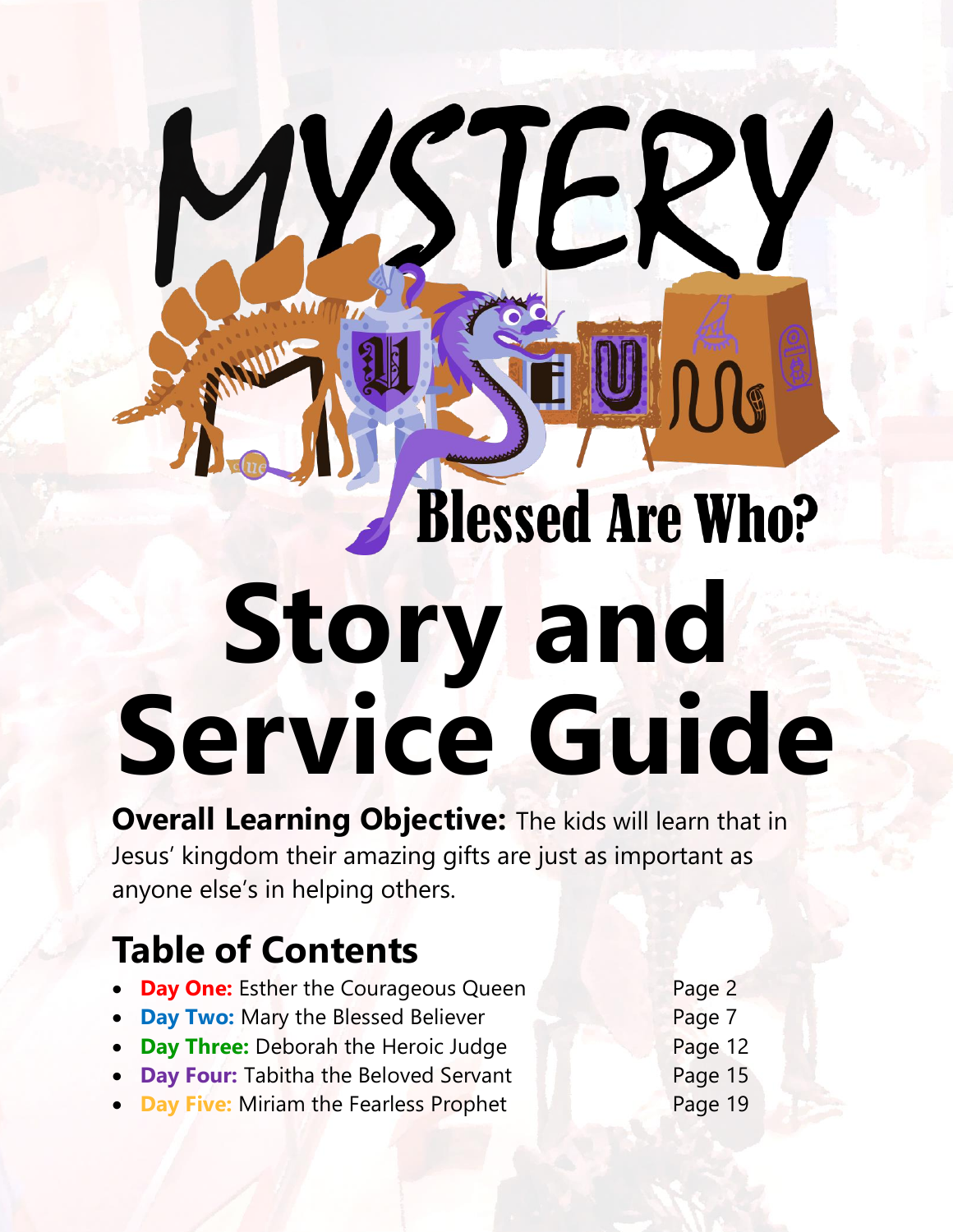

# **Day One: Esther the Courageous Queen**

**Key Beatitude:** Blessed are **the merciful**, for they will receive mercy. **Key Scripture:** Esther 1 - Esther 10

**Guiding Question:** How do we do we make sure everyone has access? **Overview:** Today the kids will learn about Esther and help to create an accessibility plan for your home to help them understand today's beatitude.

## **Learning Objectives:**

- Because Esther and Mordecai were from a different country and had a different faith, they were treated differently and sometimes that treatment was mean or threatening.
- Esther and Mordecai never gave up faith that God was with them.
- Esther could have hidden her faith and been safe but instead she stood up for what she believed and for her family.
- Jesus has taught us to create a world where people who are different are loved and appreciated.
- Faith in Jesus means that we no longer have to fight one another, we can always find a way to live together. In this way we are all blessed more than can be measured!

# **Intro Learning Activity: Handicapable**

## **Supplies Needed:**

- Handicap Sign Sheets (provided with this guide)
- Markers

#### **Instructions:**

1. Give each kid at least two copies of the handicap sign sheet (included at the end of this day's section) by printing them off or by drawing your own. Remind the kids that someone who has a handicap may be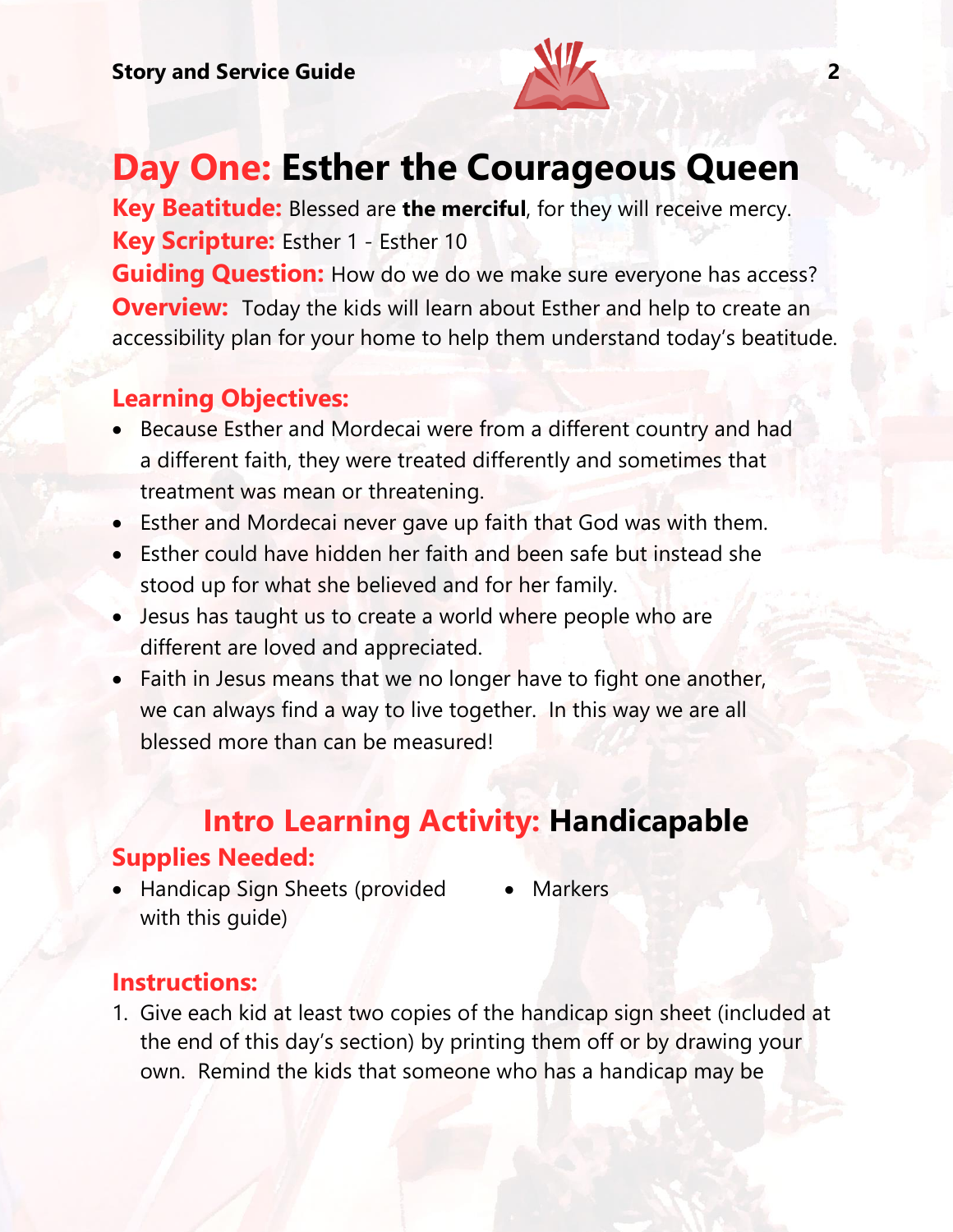

different but is definitely a beloved child of God. In fact that person is probably capable of things that they are not.

- 2. Challenge the kids to imagine that Esther or another amazing queen or princess was in a wheelchair. Maybe that queen had an accident or was born needing a wheelchair. Encourage the kids to decorate their first handicap sign as if it were for royalty. They could add a crown, horses, jewels, golden wheels, or anything they can think of.
- 3. Encourage the kids to decorate their second sign as imaginatively as possible. They could make the wheelchair look like it has rockets, or sits on top of a mountain, or make the person in the wheelchair an astronaut in a spacesuit or a deep sea diver. They could use symbols like hearts, the peace sign, the cross, a dove, or flowers.
- 4. Also encourage the kids to write a phrase of support such as:
	- "Respect the chair!"
	- "Super Capable!"
	- "Spot reserved for the most awesome."
	- "Jesus loves you."

Remind the kids that Jesus wants us to make sure that everyone is protected and loved just as they are.

# **Video: Esther the Courageous Queen**

Use the video provided online (coming in early June) to familiarize the kids with the story of Esther. Here are some questions to go along with the video:

- What type of religion did Esther and Mordecai practice?
- What special position in the kingdom did Esther gain?
- Did Mordecai receive a reward for saving the emperor?
- Why was it dangerous for Esther to go to the emperor for help?
- Why did Esther go to the emperor even if she could have been killed?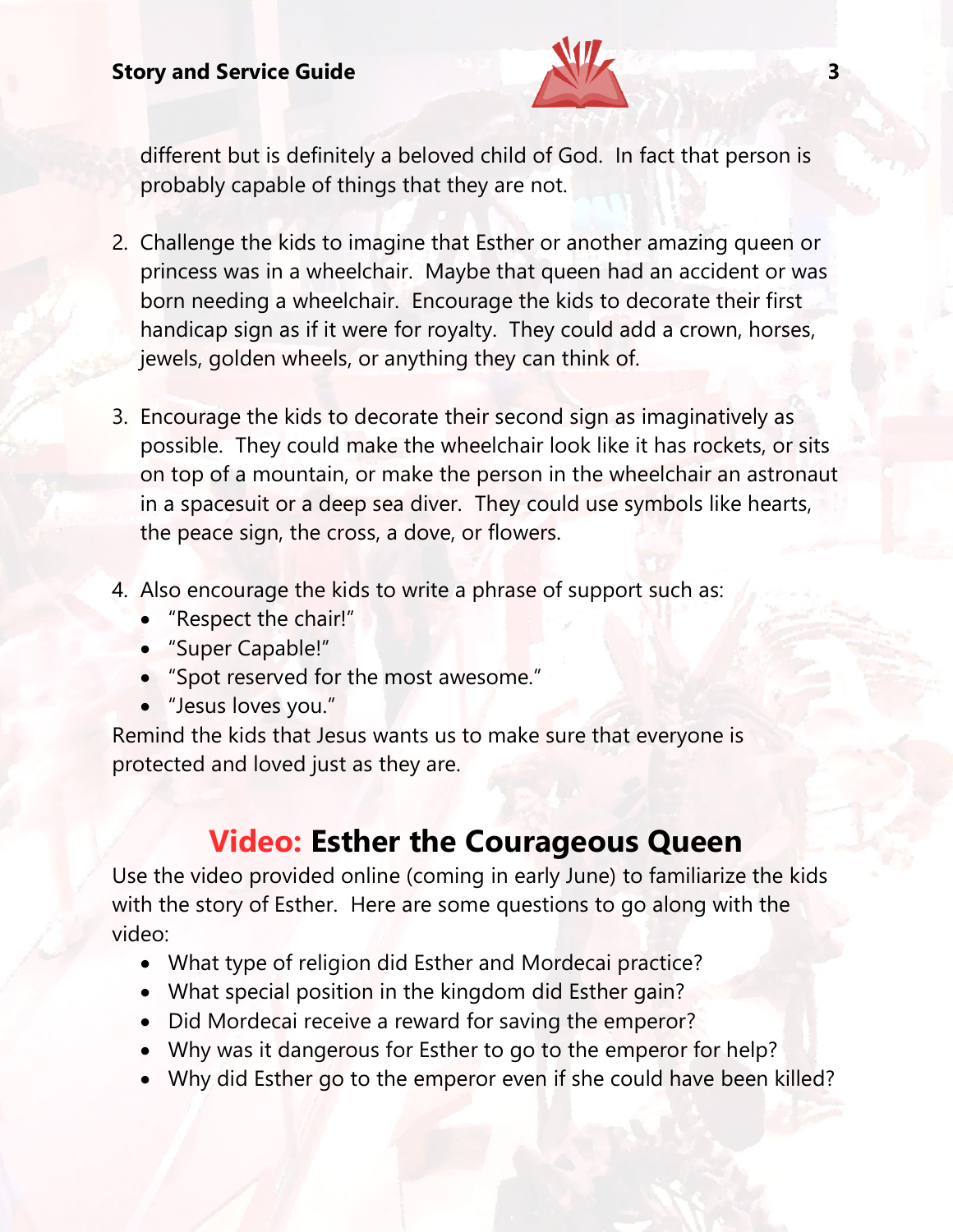

# **Service Learning Activity: Accessibility**

Make an accessibility plan for your home so that you are ready to show hospitality to anyone who shows up at your door.

# **Supplies Needed:**

- Computer Paper
- Markers
- Walker (optional)
- Wheelchair (optional)
- Crutch/Cane (optional)
- Blindfold (optional)
- Computer Printer (optional)

# **Questions to ask the kids while you're serving together:**

- What are some reasons why a person can't walk?
- How do people who can't walk for those reasons get around?
- Who uses a wheelchair to get around?
- Who uses a walker to get around?
- Who uses crutches to get around?
- How do we show others who get around differently that they are included?

### **Instructions:**

- 1. Draw a map of every floor of your home.
- 2. On the map identify all the most important parts of your home for a guest: entrances/exits, bathroom, place to sleep, place to eat.
- 3. Next have the kids consider how you would make your house accessible to each of the following people. Accessible means that they could get to and use each of the most important places you identified in step 2.
	- A person who is blind.
	- A person who is in a wheelchair.
	- A person who is deaf.
	- A person who uses a walker.
	- Anyone else you can think of.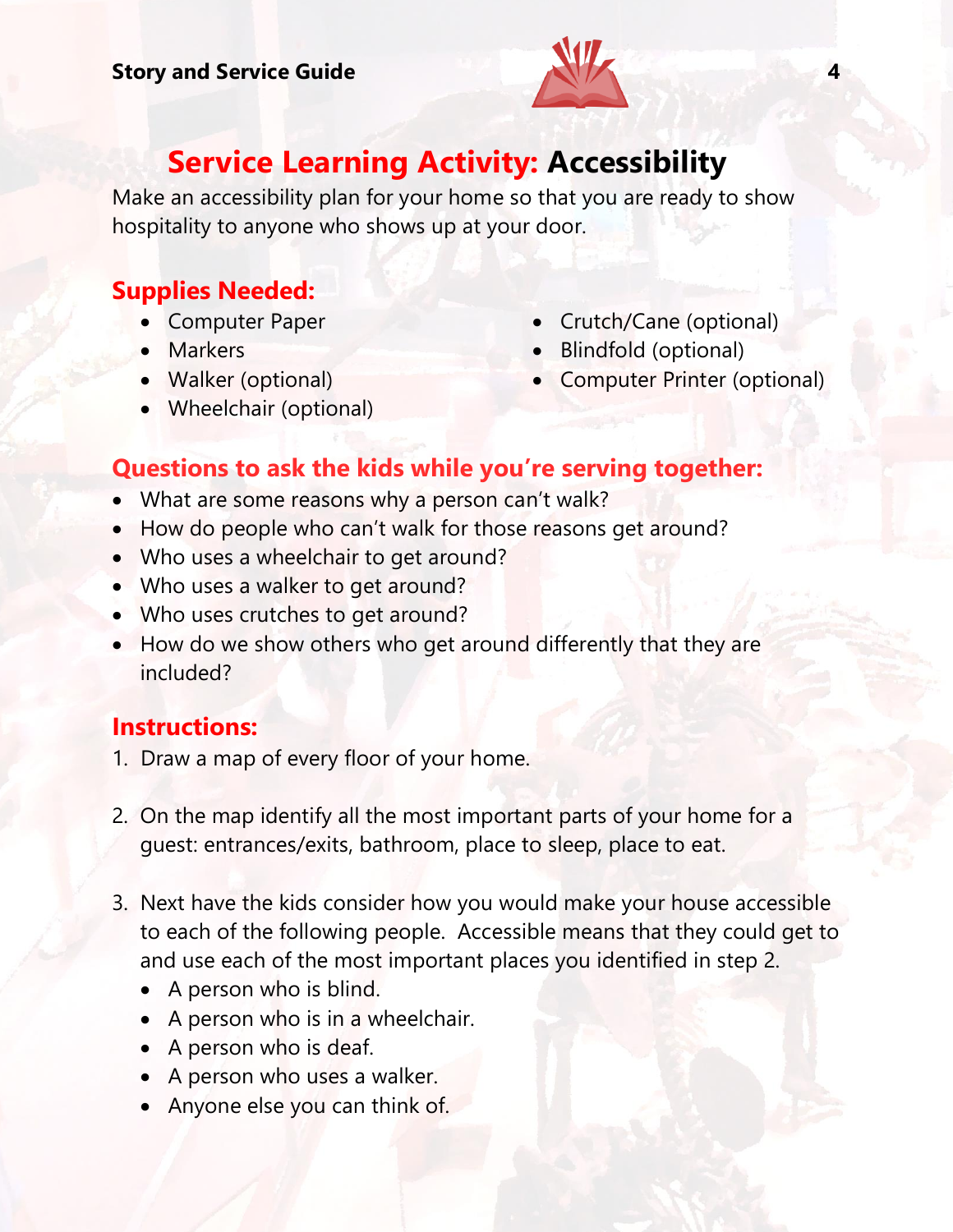

- 4. Help the kids to draw or write their plan onto the map of your home that they have created. Stairs are probably the hardest thing to figure out. It's up to you whether you want to focus on the ground floor of your home, which might eliminate the need to think about stairs. Unless, someone would have to use stairs even to get into your house! Just make sure whatever plan you come up with includes access to the house itself, a bathroom, a place to sleep, and a place to eat. Saying that a person would just have to stay outside does not cut it!!!
- 5. *Optional:* With adult supervision, have the kids test out your plan by using a blindfold or, if you have access to these things, a wheelchair, walker, crutches, or cane.

**Lesson Reflection:** For someone who is considered different, being included means a lot. Jesus wants us to create places where everyone is automatically included regardless of what differences they have. Esther had to fight to be included. She was not a person in a wheelchair or using a walker but as a Jew in Persia she was seen and treated differently. Her people were in danger because of who they were. Jesus helps us not just to make sure that others aren't in danger but also that they are included and appreciated for who they are. Jesus' beatitudes teach us to live so that others are not just treated fairly but loved.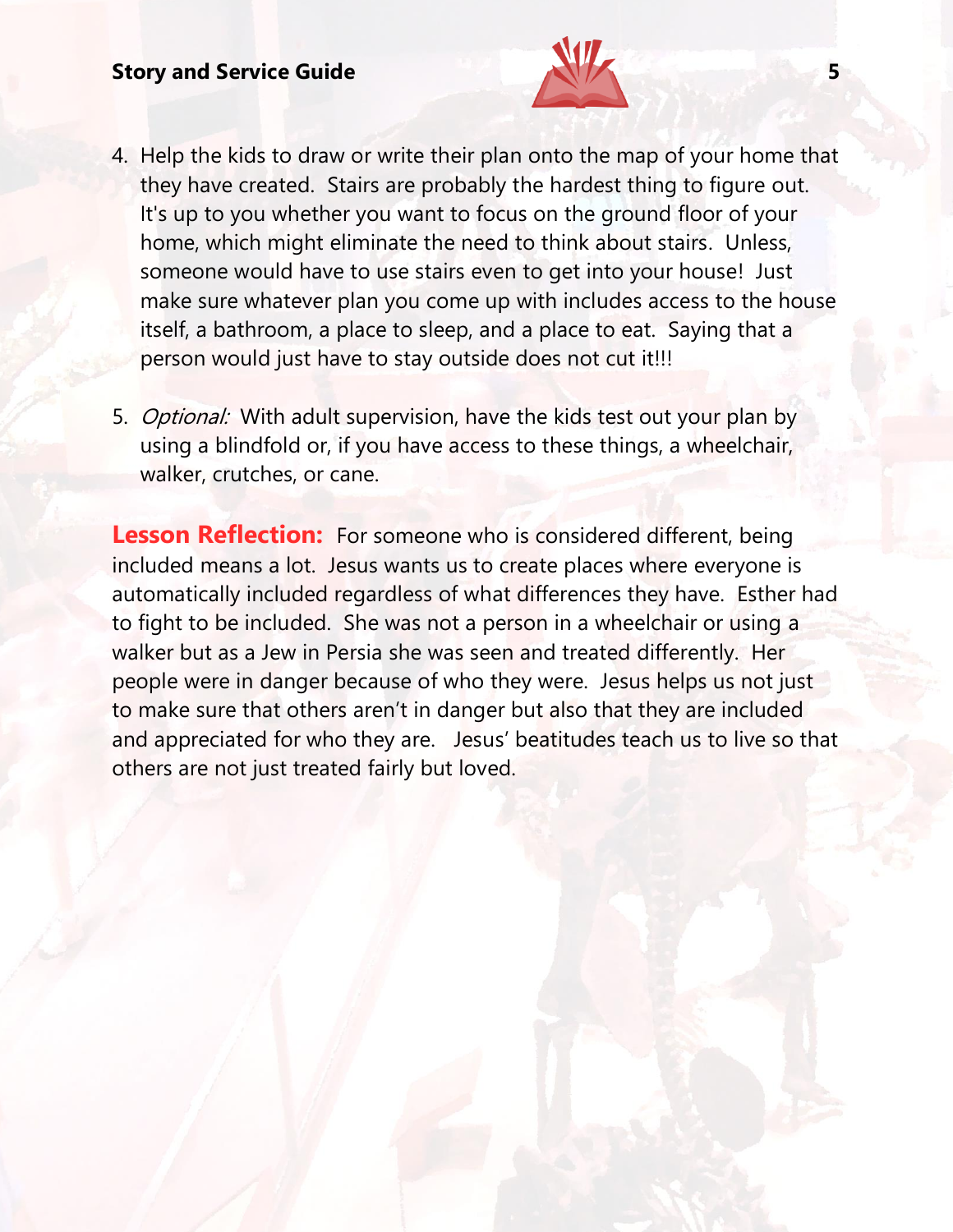# **Story and Service Guide 6**





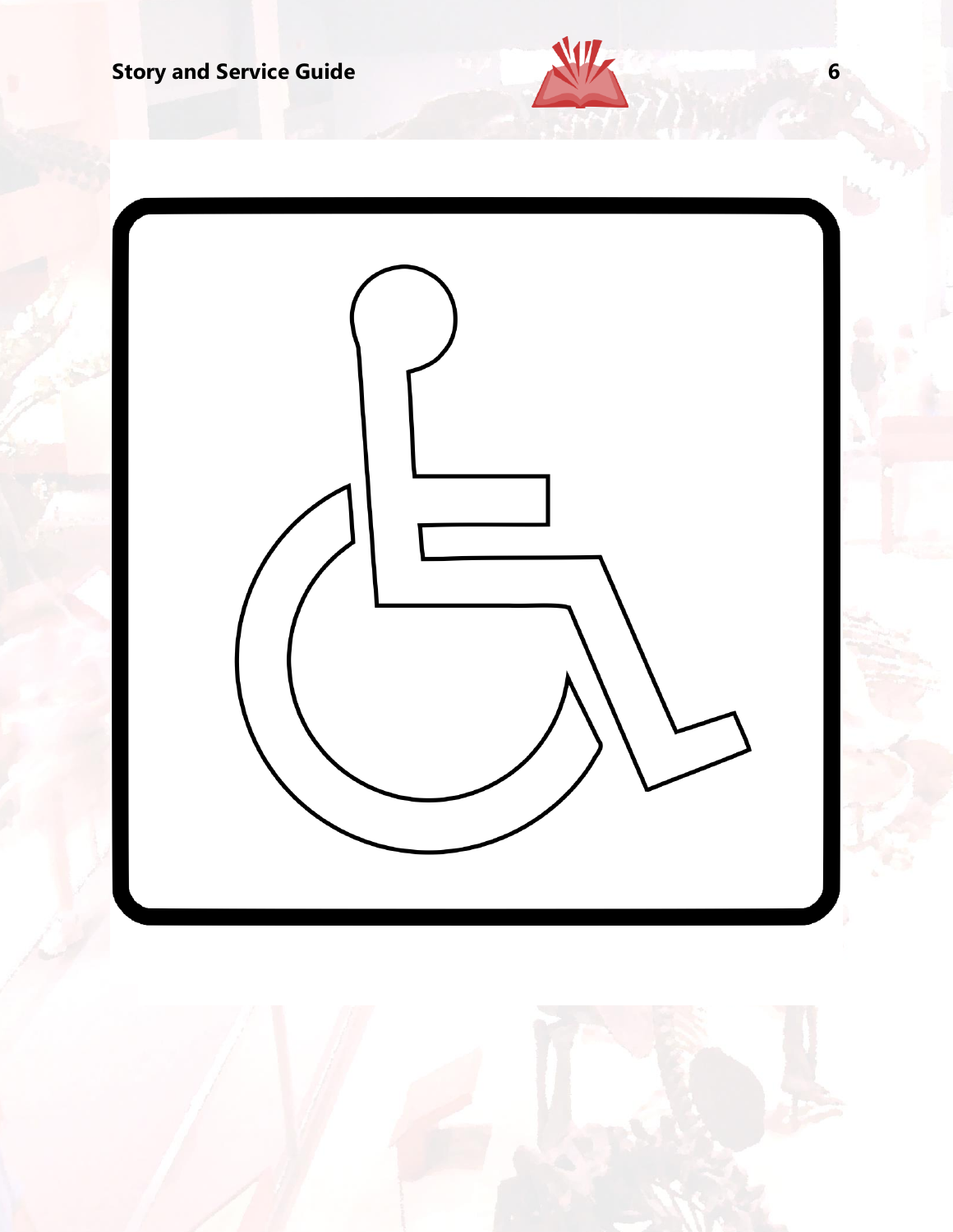# **Day Two: Mary Magdalene the Blessed Believer**

**Key Scripture:** John 20:1-18

**Key Beatitude:** Blessed are the **pure in heart**, for they will see God. **Guiding Question:** How do we honor the forgotten? **Overview:** Today the kids will learn about Mary Magdalene and create movie trailers for forgotten historical figures to help them understand today's beatitude.

# **Learning Objectives:**

- When Jesus was arrested, some of his followers ran away and some stayed with him like Mary. Jesus' love for all of his followers never faded.
- When Jesus died, all of his followers were sad including Mary.
- When Jesus came back to life he didn't want his followers to be sad any more but he also didn't want them to keep their happiness to themselves. They had to share the good news.
- Jesus chose Mary as the first person to send out with the good news because her heart never stopped being filled with his love.
- Jesus' resurrection is so amazing that our hearts should be pure like Mary's. That means they should be so full of all the emotions of life and love that Jesus shared with us that they are overflowing! In this way we are all blessed more than can be measured!

# **Intro Learning Activity: A Full Heart**

# **Supplies Needed:**

- Regular Balloons (at least 1 per kid)
- Confetti
- Vacuum (optional)

Pushpin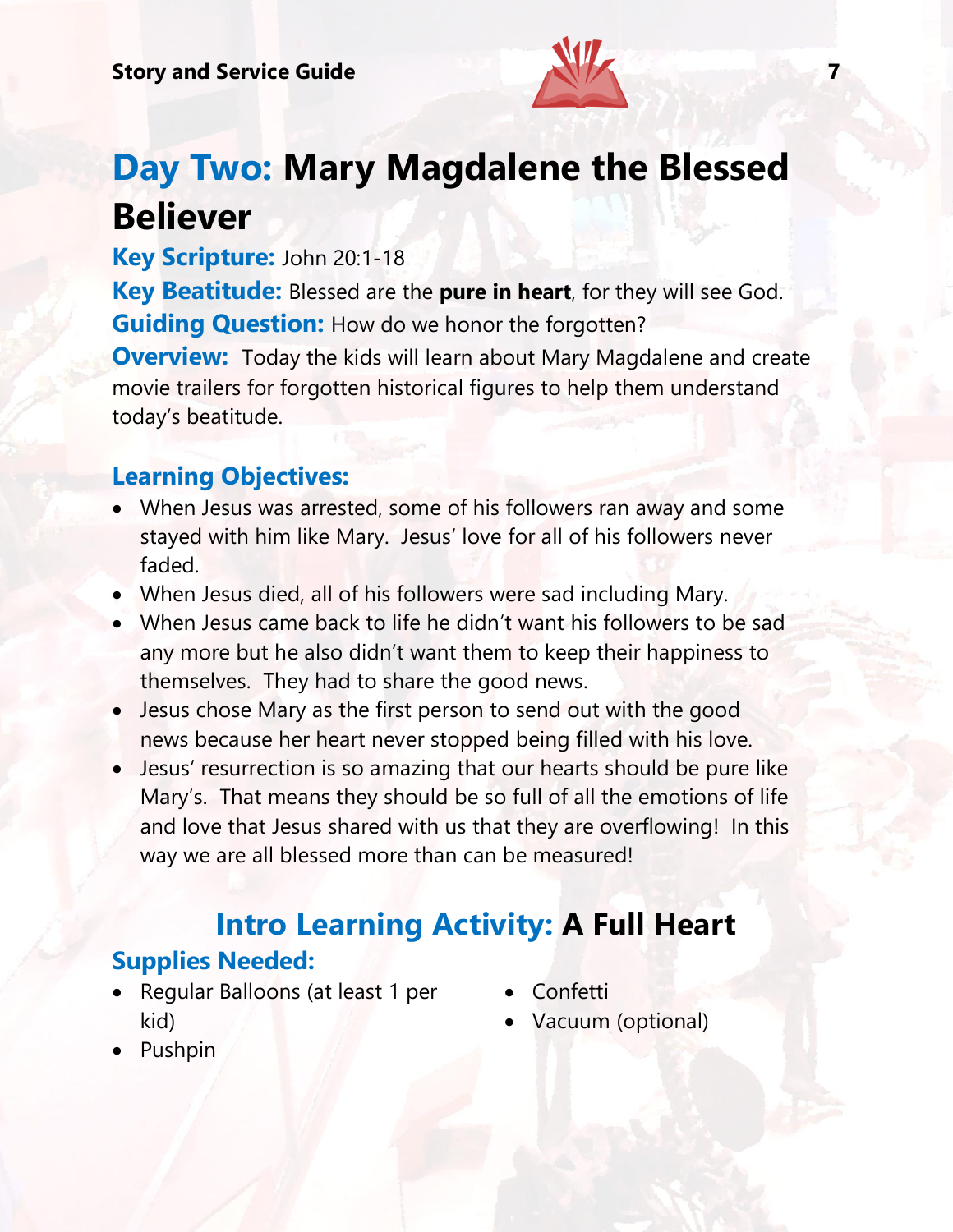

#### **Instructions:**

- 1. Give each kid a balloon but tell them not to blow it up. Explain that these balloons will represent their heart and that they are going to create a heart that is full to the point of bursting like Mary's.
- 2. Show the kids how to stuff a balloon with confetti and then let them stuff their own. (You may need to make your own confetti by tearing paper into little pieces or by setting the kids loose one some paper with a whole puncher. It's great to recycle used paper for this purpose!)
- 3. Next have the kids blow up their confetti filled balloons.
- 4. Either have the kids pop their balloons by taking turns or pop all the balloons at once. The pushpin is for anyone who needs help popping their balloon. Remind the kids that Jesus calls us to have pure hearts. A pure heart is a heart so full of love that it is ready to burst and share the good news of Jesus' resurrection!
- 5. Pick up or vacuum up the balloon and confetti pieces.

# **Video: Mary the Blessed Believer**

Use the video provided online (coming in early June) to familiarize the kids with the story of Mary Magdalene. Here are some questions to go along with the video:

- Was Mary's life tough or easy before she met Jesus?
- What did Mary do to show her love for Jesus?
- How did Jesus die?
- Who stayed with Jesus all the through the crucifixion?
- Who saw Jesus first when he was resurrected?
- What did Jesus send Mary out to do?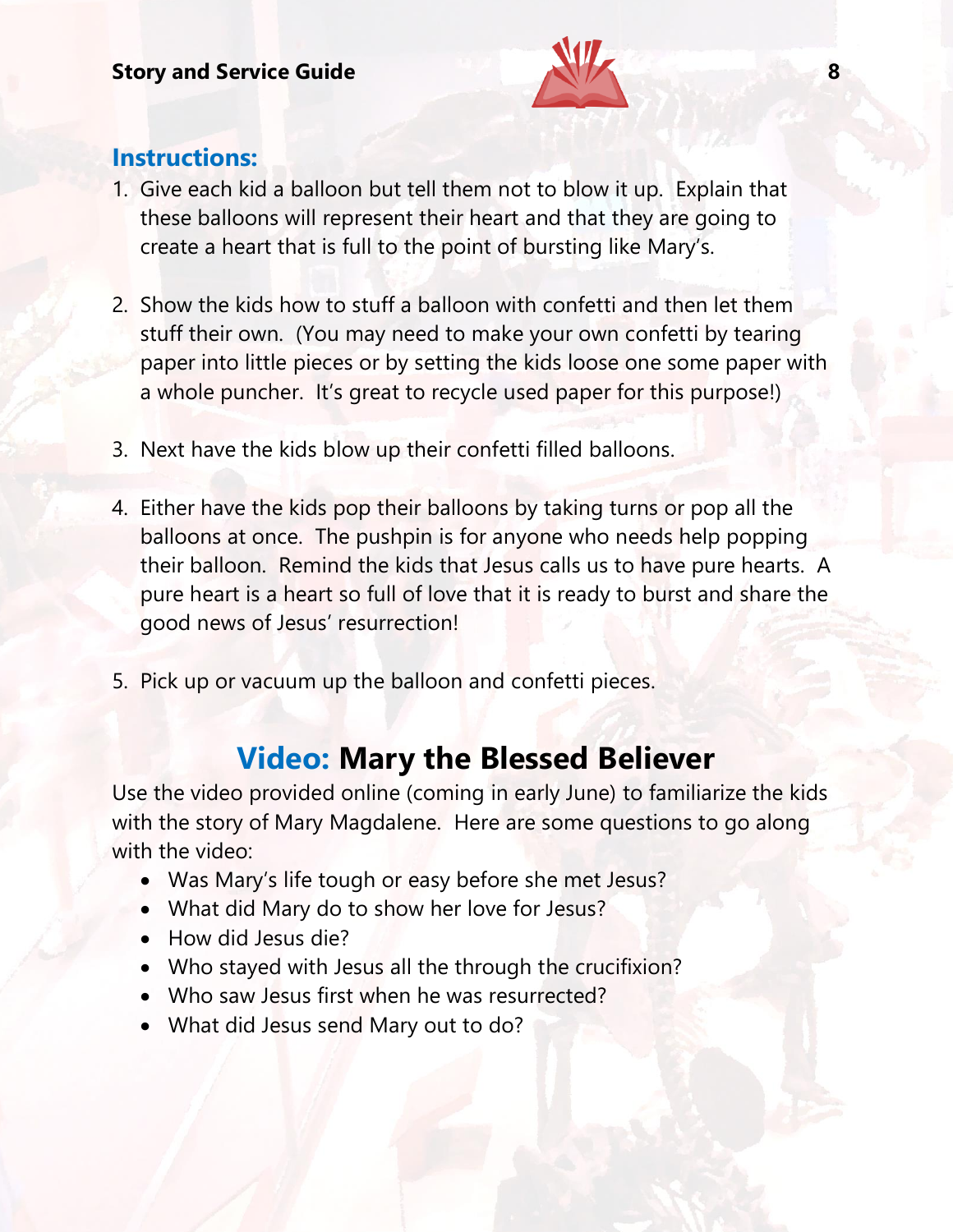

# **Service Learning Activity: Untold Hero Stories**

Today you'll help the kids make movie trailers for a hypothetical movie about a forgotten figure from history. Examples of forgotten figures are included below.

#### **Supplies Needed:**

- Smartphone or Tablet Costumes and Props
	-

#### **Preparing for the Activity:**

- 1. Look on your device's app store for free video-making apps. imovie comes preloaded on some apple devices and has a trailer feature. You are looking for something that allows you to add video, pictures, and titles to a preset movie trailer template.
- 2. Gather together things that your kids can use as props and costumes for your movie trailer.

#### **Instructions:**

- 1. Explain to the kids that they will be making a trailer for a pretend movie. The movie is about a historical figure who was heroic and important yet forgotten by most people. The kids will be recorded with your smartphone or tablet and then you or they will combine the clips and photos together into a movie trailer.
- 2. Help the kids to pick out a historical figure for their movie trailer by describing the recommended figures listed below, someone you have come up with, or someone that they are able to name. Keep in mind what costumes and props you have ready when picking a figure.
- 3. Give the kids 5-10 minutes to cast their trailer and put on costumes.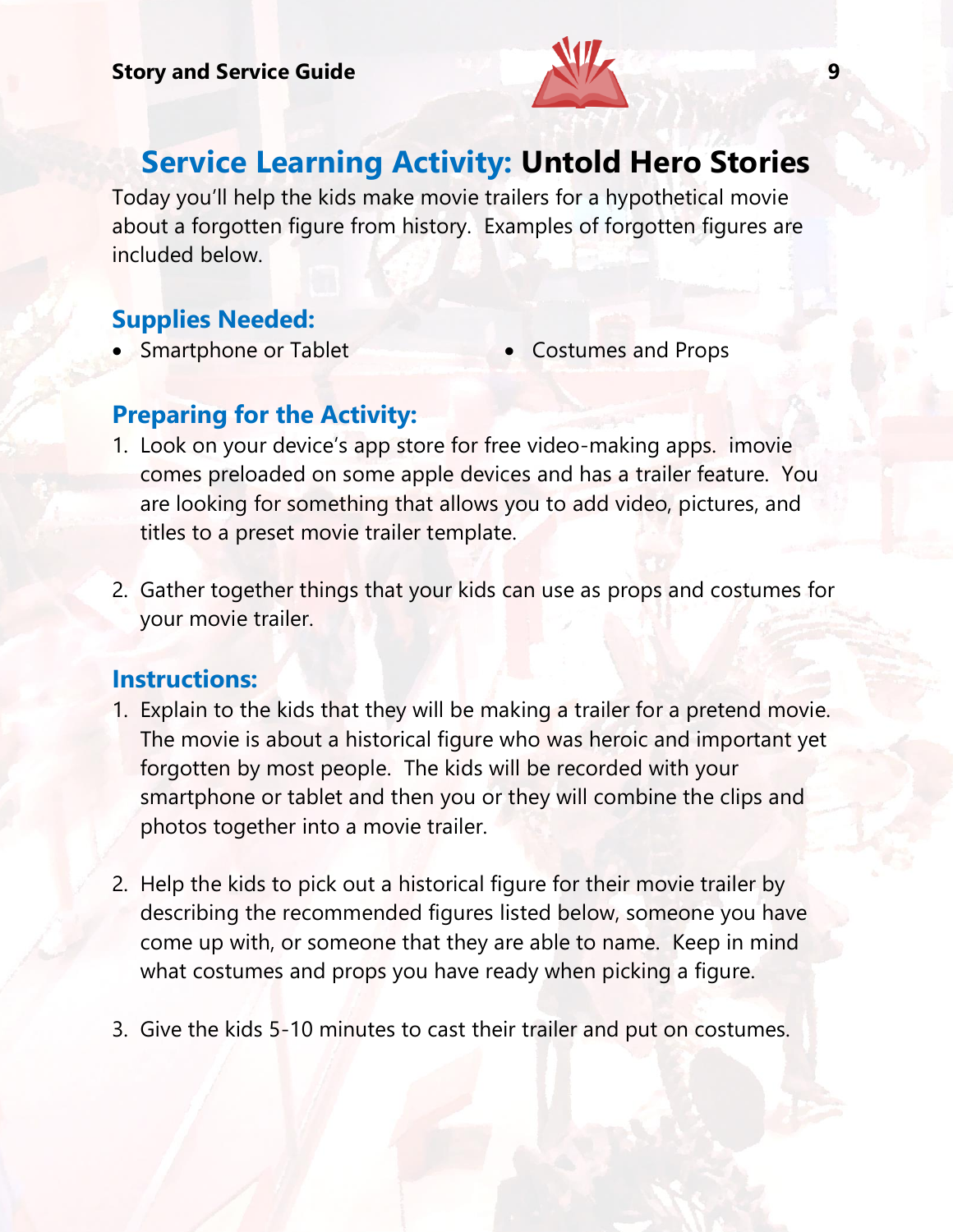

- 4. Use the smartphone or tablet to capture the necessary video and photos.
- 5. Help the kids brainstorm a title for their make believe movie. The titles provided for the Bible characters for each day of Mystery Museum are good examples. Ask the kids to think of a simple adjective and noun to describe their historical figure.
- 6. Once your movie trailer is complete, and if you are comfortable doing so, invite the kids to share it with their friends and family.

## **Recommended Historical Figures:**

 **Alice Coachman** – In 1948, at the age of 25, Coachman became the first African-American woman to win a gold medal at the Olympics. She paved the way for millions of black female athletes reaching for the gold.



 **Margaret Hamilton** – This photo was taken in 1969. You may not recognize her name, but Hamilton was the lead software engineer of the Apollo Project. Here she is seen standing next to the code she wrote by hand that was eventually used to take astronauts to the moon.

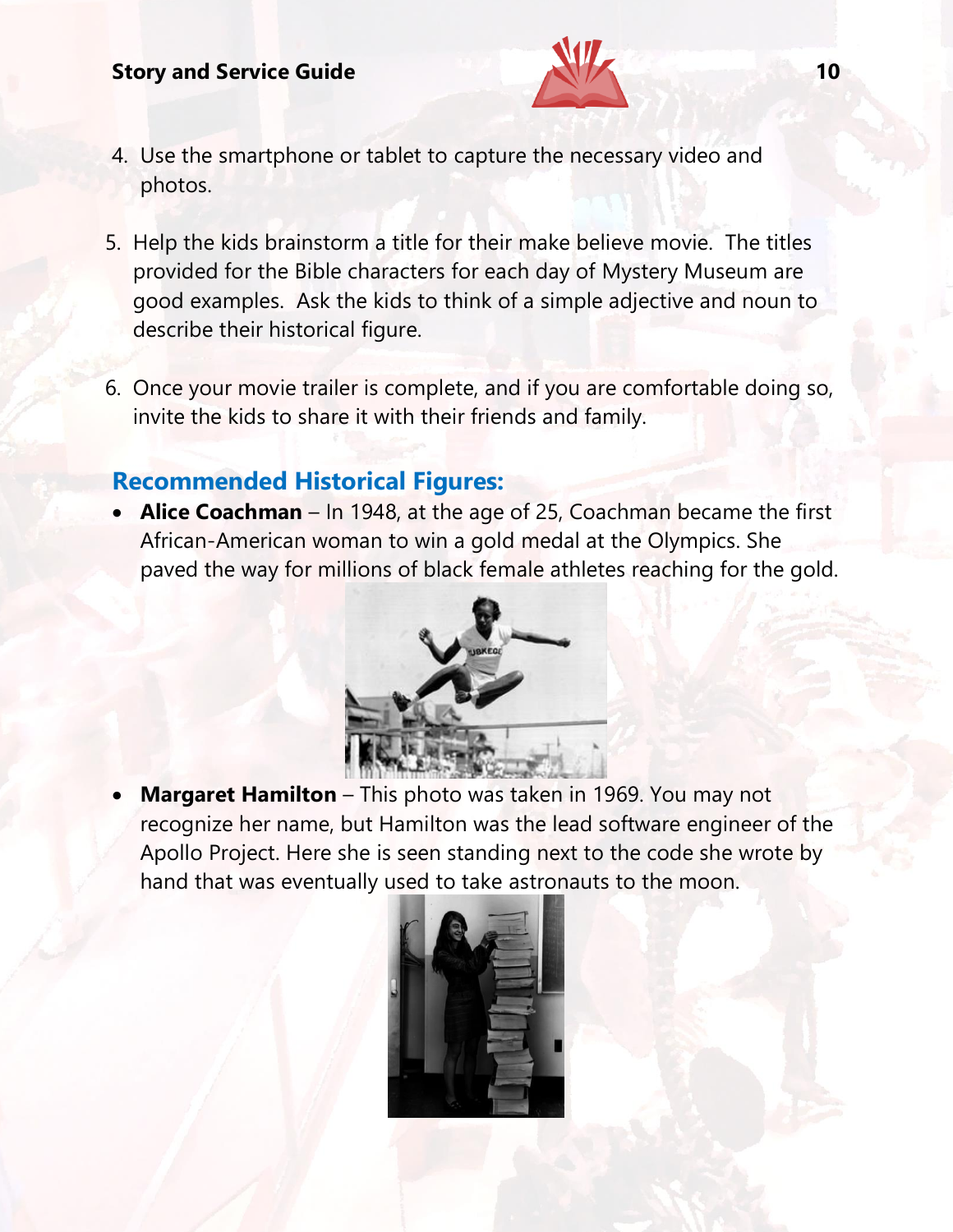

**Sybil Ludington** – In April 1777, setting out after dark in freezing rain, Sybil rode 40 miles (twice as far as Paul Revere), fending off a band of highway robbers along the way, to rouse the local militia. Thanks to Sybil's warning, the soldiers made it to the Battle of Ridgefield. Sybil was honored by George Washington for her heroic ride.



**Lesson Reflection:** Mary Magdalene was clearly very important to Jesus and his story but she is often forgotten or ignored by those who tell his story. We can learn a lot by remembering and honoring Mary Magdalene. We can also learn a lot by remembering and honoring other forgotten historical figures. Yet, we need to remember that Mary didn't follow Jesus so that she could be honored by us hundreds of years later! Mary followed Jesus because her heart was full of love for Jesus and all that he stood for. Mary's full heart was a pure heart. The best way we can honor her is by having hearts full of Jesus' love as well.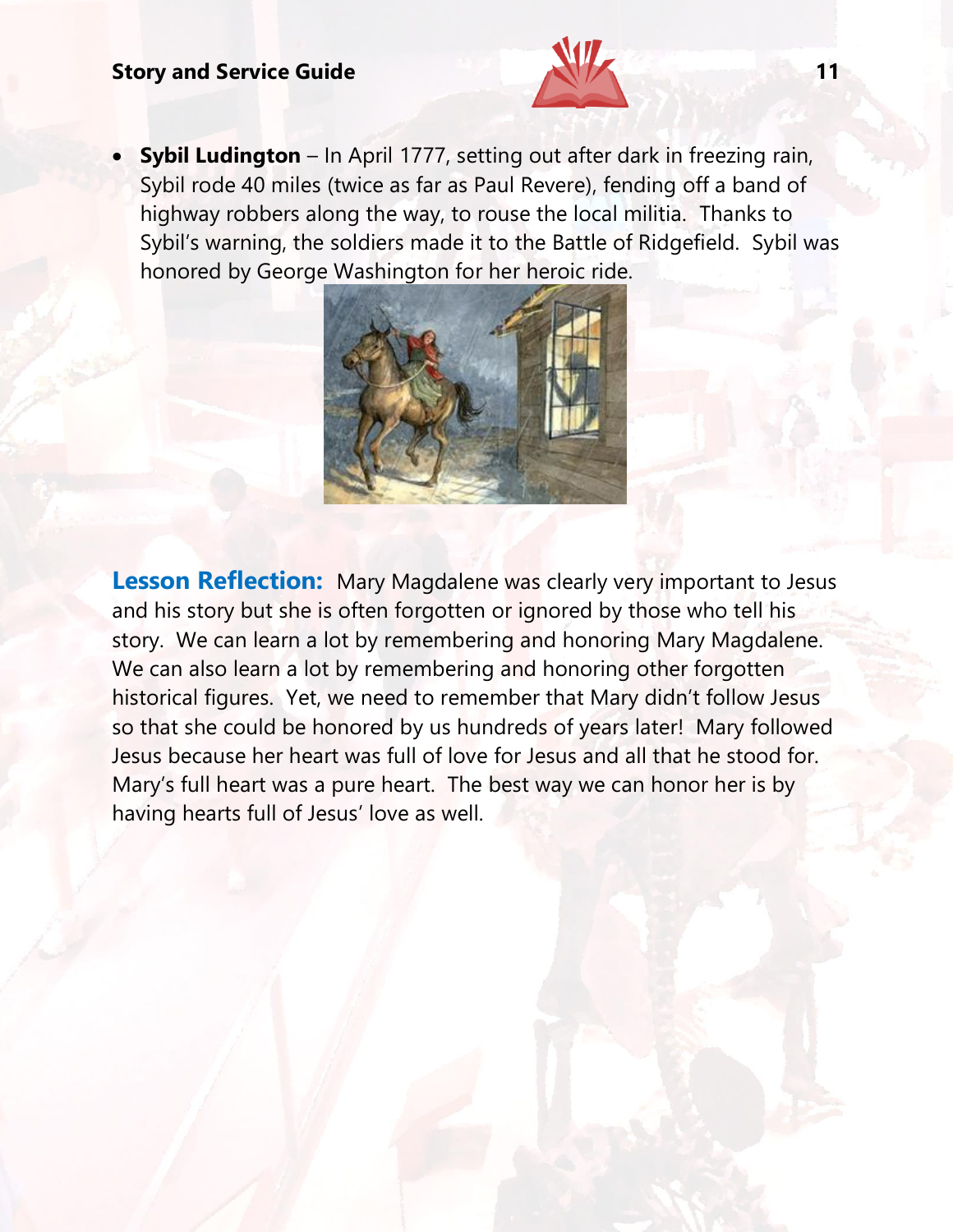

# **Day Three: Deborah the Heroic Judge**

**Key Scripture:** Judges 4 - Judges 5

**Key Beatitude:** Blessed are **the meek**, for they will inherit the earth. **Guiding Question:** How can we provide more healthy foods? **Overview:** Today the kids will learn about Deborah and create a vegetable garden in order to help them understand today's beatitude.

# **Learning Objectives:**

- Deborah did a lot. She helped others solve their problems. She shared God's words with the people. She fought for justice. She created music that the people could use to praise God.
- Deborah did not do these things for riches and power. Deborah did all this because ordinary people like her needed her help.
- God does the most amazing things in the world through everyday people who care about doing what's right.
- We all have gifts to share with others and that God uses to make the world better.
- Jesus challenges us all to find what we are best at and to use those gifts not to make ourselves great but to make the world great for everybody. In this way we are all blessed more than can be measured!

# **Intro Learning Activity: Drawing Seeds**

## **Supplies Needed:**

- Computer Paper
- Colored Pencils

 Vegetable Seeds (others seeds optional)

# **Instructions:**

1. Give each kid a piece of paper and some colored pencils. Also give them any seeds you might have at home or that you might have found outside or purchased at a store. Have the kids trace each seed. This will be hard for the small seeds but easy for the big seeds.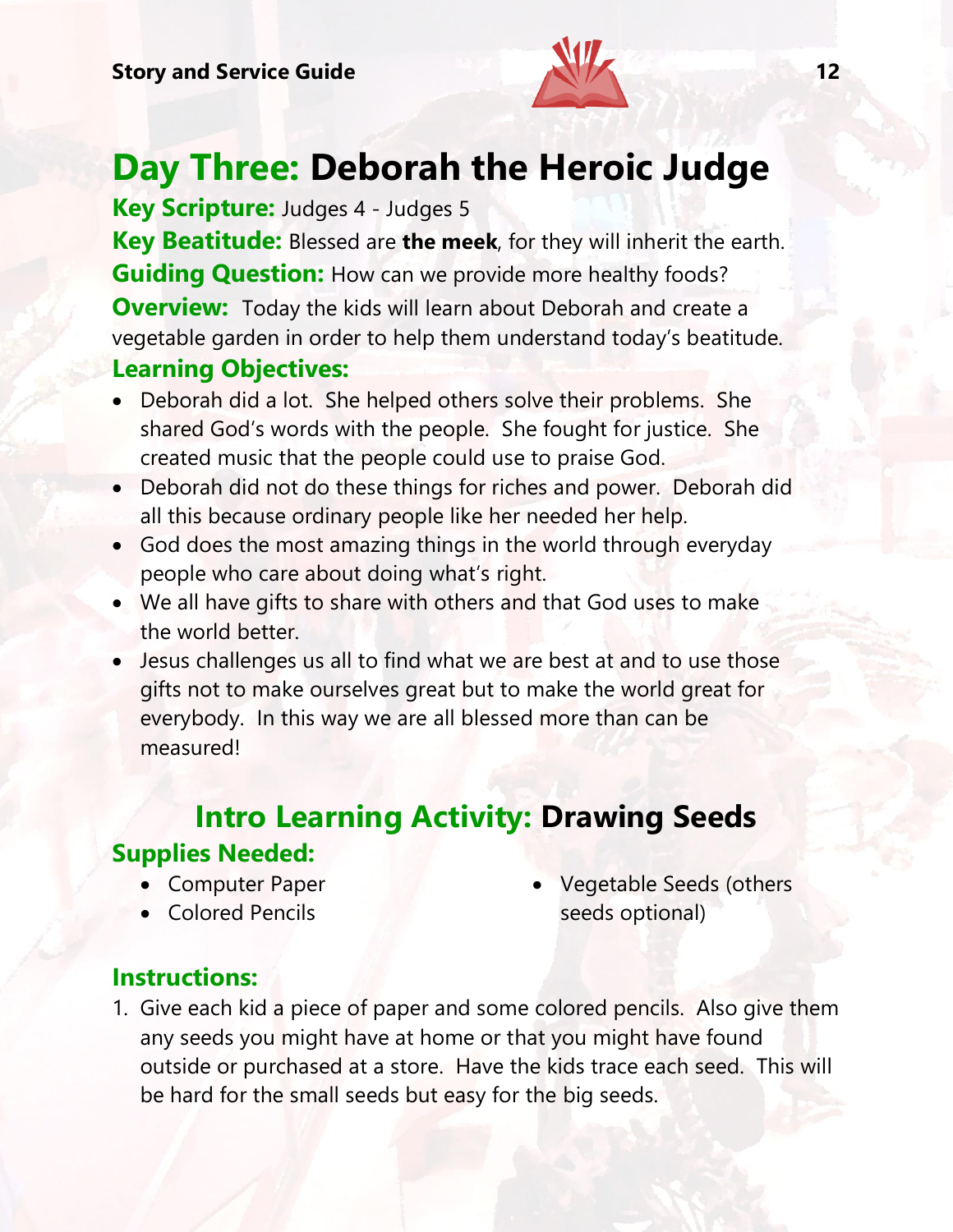

- 2. Next have the kids draw around the seeds they traced anything that helps a plant grow like water, soil, and sunlight.
- 3. Finally have the kids draw a plant growing up from the seed. They should also draw anything that would grow from the plant and anything that might live in or on the plant. Deborah grew into a strong leader and so can we.

# **Video: Deborah the Heroic Judge**

Use the video provided online (coming in early June) to familiarize the kids with the story of Deborah. Here are some questions to go along with the video:

- Why did Deborah's people need to be freed?
- Was Sisera for or against the people?
- Who did God send to help the people?
- Who gave Deborah's army the strength to defeat Sisera?
- Who finally defeated Sisera?
- What did Deborah do after God's victory?

# **Service Learning Activity: Vegetable Gardening Supplies Needed:**

- Place to plant seeds (this could be in the ground or in planters, inside or outside your home)
- **Potting Soil**
- Watering Can
- Markers

- Vegetable Seeds
- Popsicle Sticks

## **Questions to ask the kids while you're serving together:**

- Who eats vegetables?
- Why do we eat vegetables?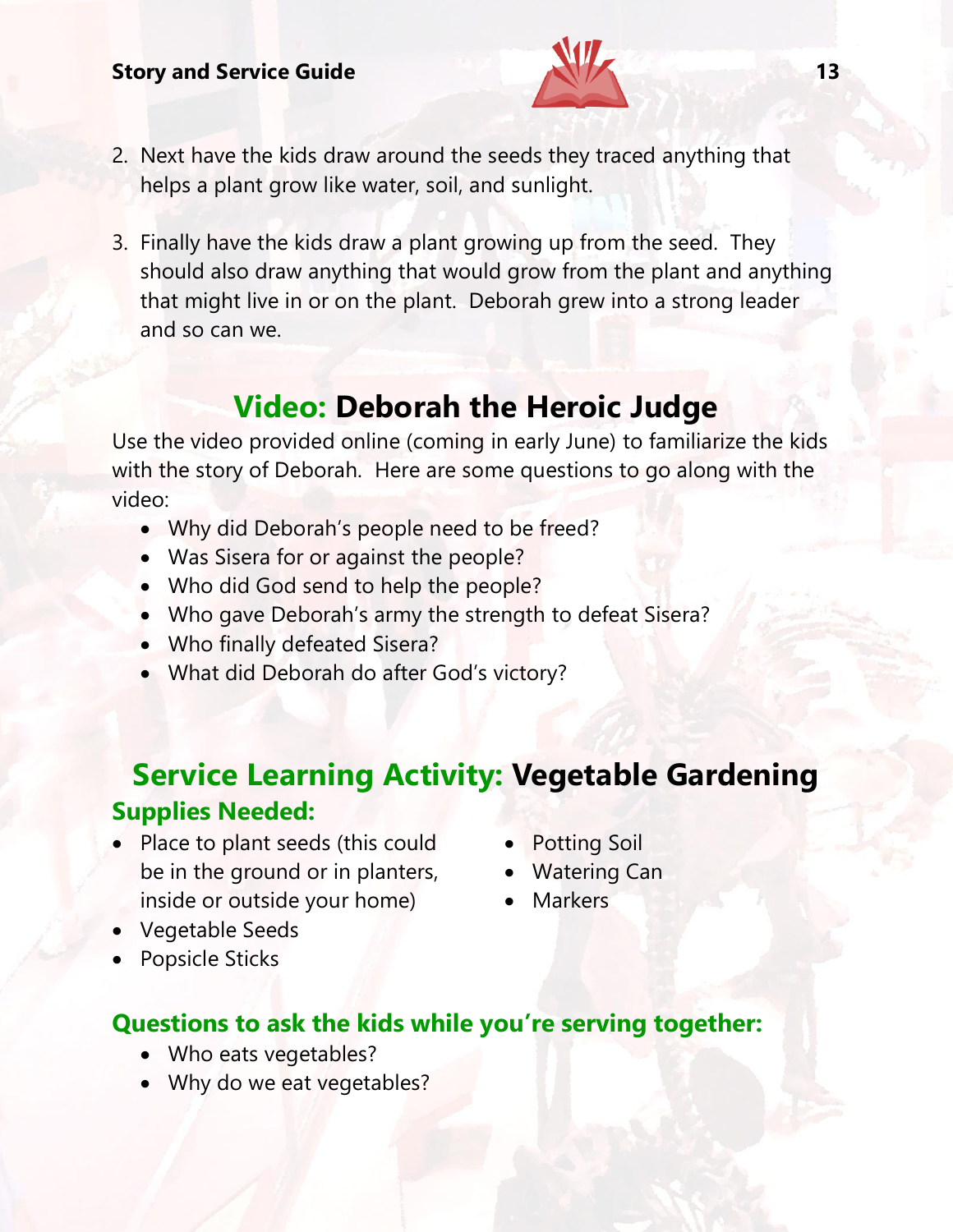#### **Story and Service Guide 14**



- What would happen if you never ate any vegetables?
- Where do you get vegetables? If the kids answer a restaurant or store then try to work them back to where the vegetables are grown.
- How could you get vegetables if you had no store to go to or money to buy them?
- Can we grow vegetables to share with others?

#### **Instructions:**

- 1. Explain to the kids that you will be creating a vegetable garden.
- 2. Make sure your garden area has at least 6 inches of soil. (Disposable cat litter liners make good biodegradable planters.)
- 3. Use your popsicle sticks and markers to label different areas of the garden such as carrots, beans, or lettuce.
- 4. Give the kids the seeds to plant and help them to create a small hole. Insert the seed and cover the hole.
- 5. Give the kids the watering can so that they can water their new garden.

**Lesson Reflection:** When we talk about the many gifts that go into making a person or group great, we call that The Body of Christ. It was Christ Jesus who taught us to be meek like Deborah and to use our gifts humbly as we help others. The seeds we planted will need sunlight, water, rich soil, and air to grow strong. The people we will feed one day with our vegetables will also grow strong. We are all made up of the gifts that God has given us and the people who help and support us. Together we make up a powerful Body of Christ that humbly serves.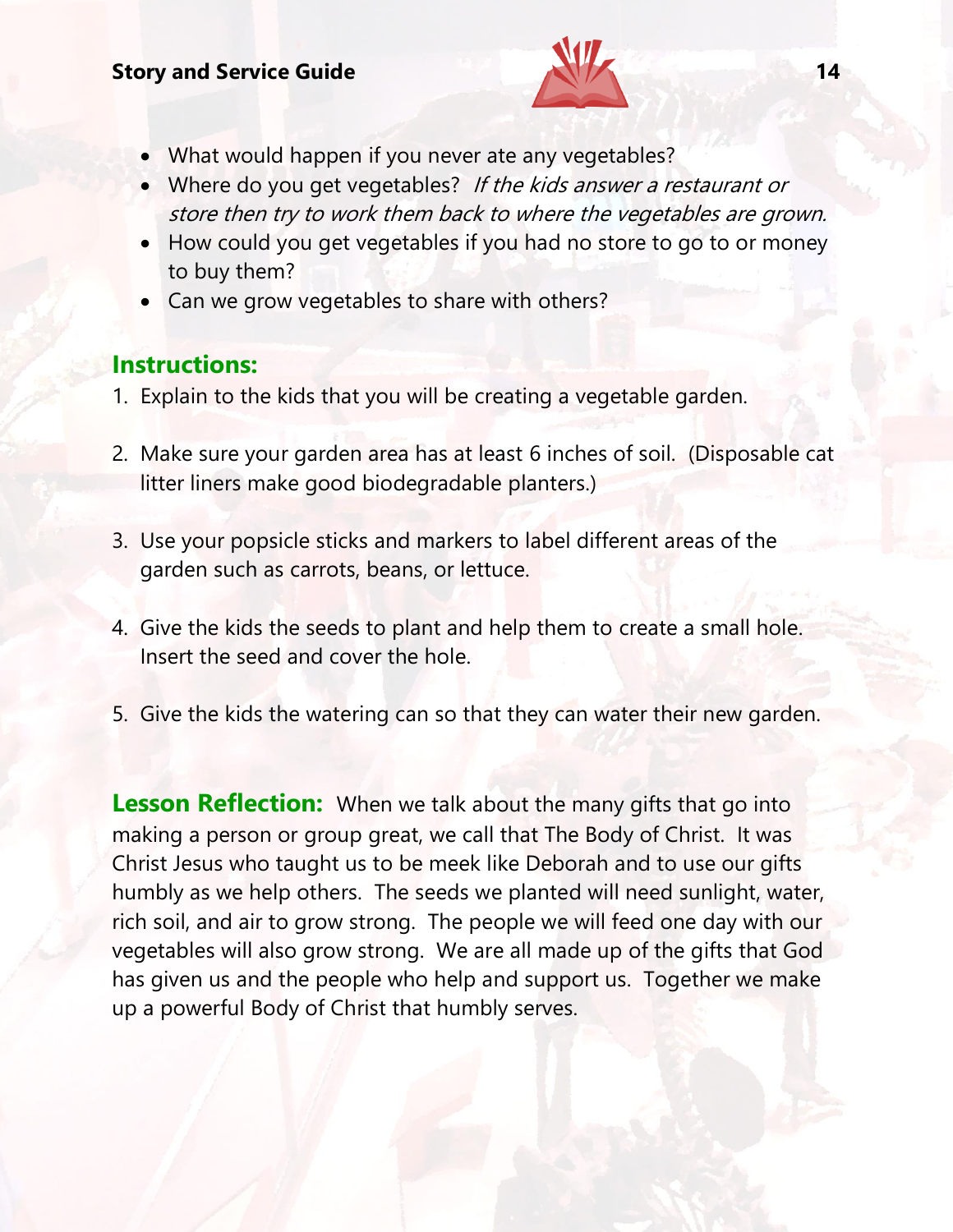

# **Day Four: Tabitha the Beloved Servant**

**Key Scripture:** Acts 9:36-42

**Key Beatitude:** Blessed are **the poor in spirit**, for theirs is the kingdom of heaven.

**Guiding Question:** How can we better care for our neighbors? **Overview:** Today the kids will help to create a map of food pantries in order to better understand the story of Tabitha and today's beatitude.

# **Learning Objectives for the Kids:**

- Tabitha devoted her life to helping others. She cared that the hungry had food to eat and that everyone had clothes to wear.
- Tabitha was very popular but this wasn't because she was rich or pretty or had the best things. Tabitha was popular because she truly cared about other people and worked hard to help them.
- Tabitha's example was so important that Peter even brought her back to life so that her example could continue and spread.
- Tabitha didn't try to change the whole world; she helped people right where she lived and that is just as important. Lots of people helping right where they are can change the whole world.
- Jesus showed us that the people who we should focus on are the people who are most in need and that the people we should be like are those who use what they have to help others. If we all took that message to heart, we would have heaven on earth. In this way we are all blessed more than can be measured!

# **Intro Learning Activity: Creating Clothes**

The kids will create clothes like Tabitha did.

# **Supplies Needed:**

- Popsicle Sticks (at least 2 per kid)
- Fabric Scraps
- Markers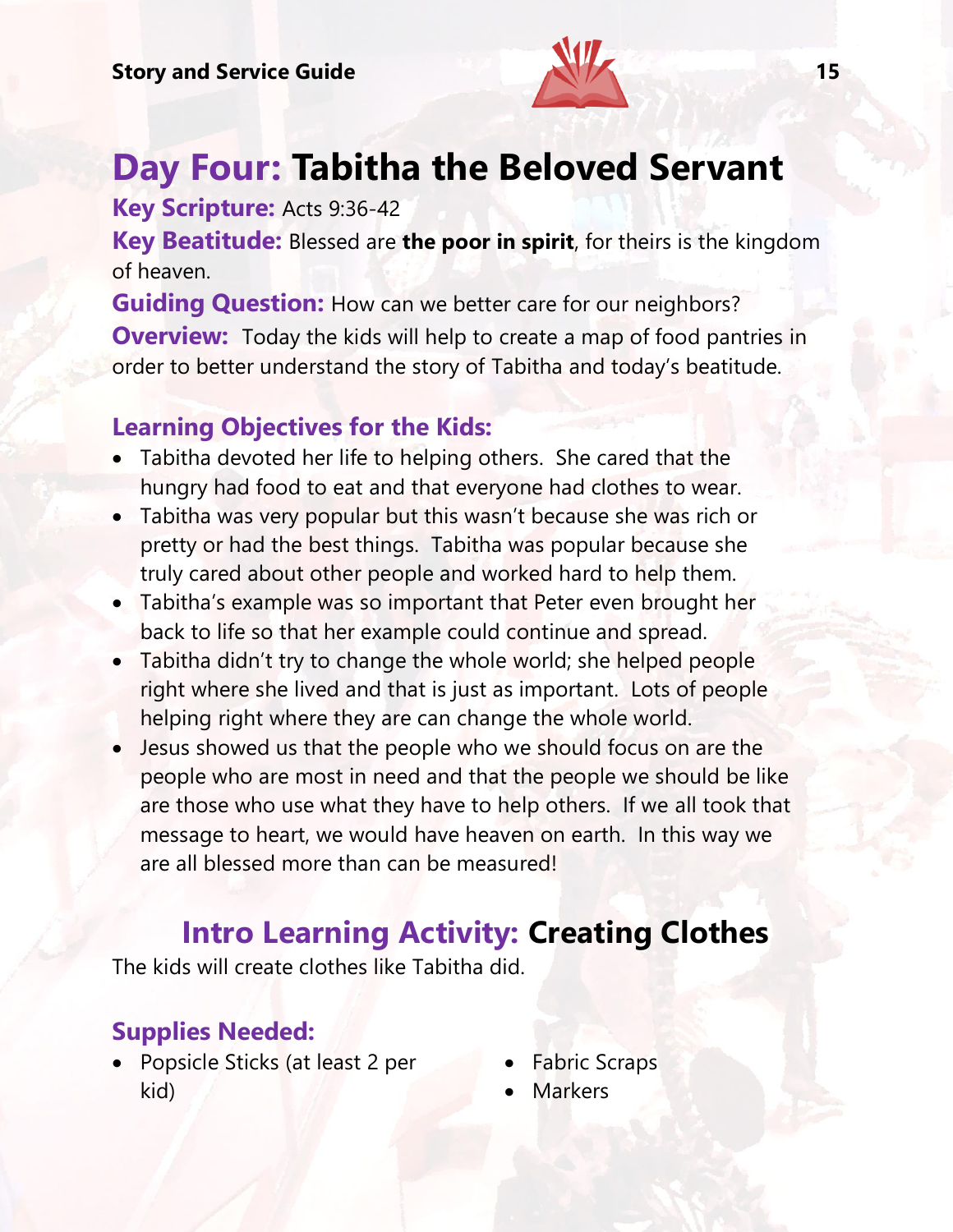#### **Story and Service Guide 16**



- Yarn
- **Scissors**

#### **Instructions:**

- 1. Help the kids to cut fabric scraps into 3x6 inch or 2x2 inch pieces.
- 2. Give each kid two popsicle sticks.
- 3. Have them glue the sticks together like a lower-case "t."
- 4. Have them draw a face at the top of the "t."
- 5. Explain that they will be making clothes for the stick person like Tabitha made clothes for those who needed them.
- 6. Help the kids cut a small hole in the center of the 3x6 piece.
- 7. Help them place this over their stick person like a tunic and then tie it on with a small yarn belt that they cut.
- 8. Help the kids add head cloths held on with string.

Remind the kids that Tabitha spent a lot of time making clothes for others. She used the things around her to help those in need each and every day.



 Hot Glue Gun and Hot Glue (or other glue)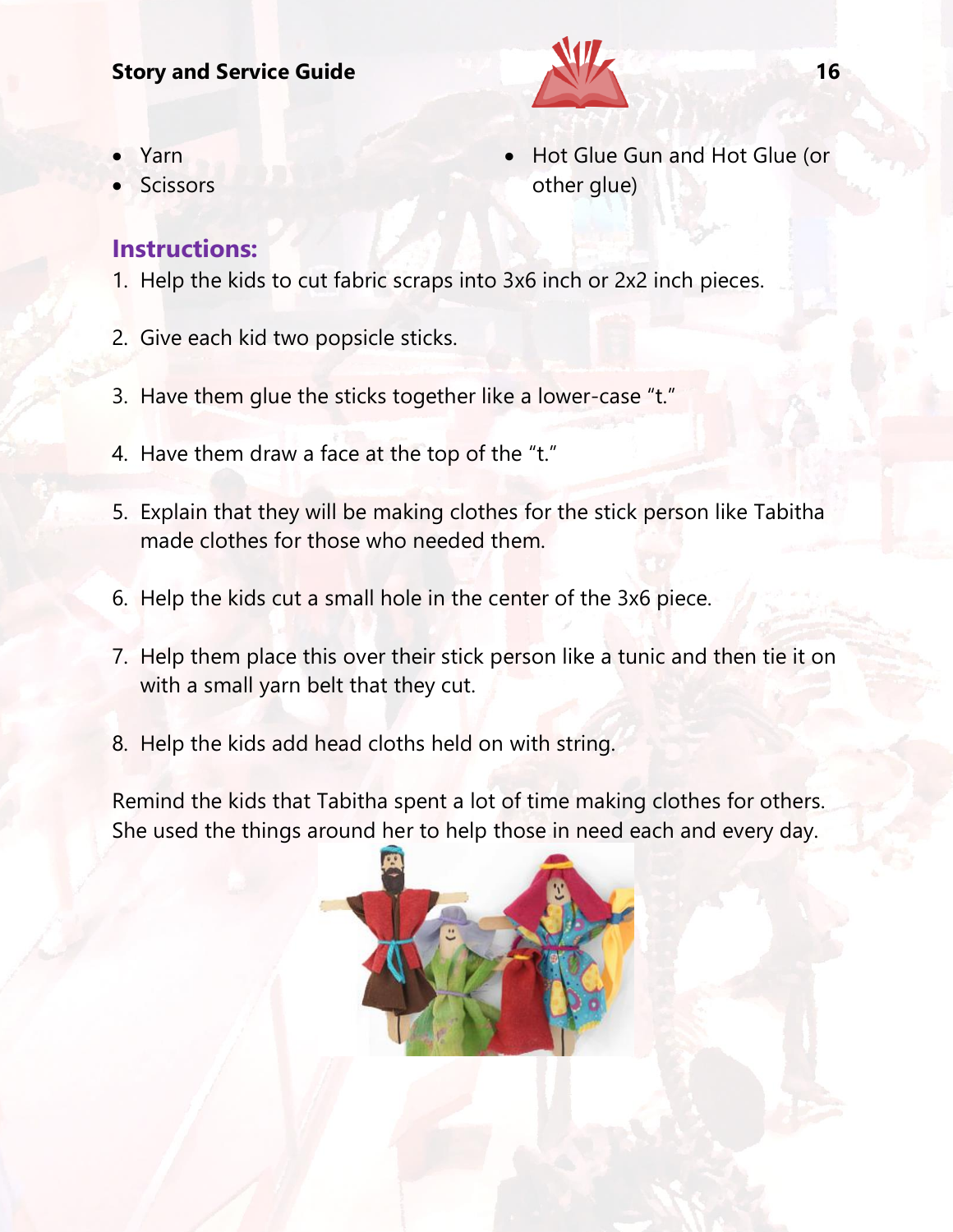

# **Video: The Beloved Servant**

Use the video provided online (coming in early June) to familiarize the kids with the story of Tabitha. Here are some questions to go along with the video:

- What did Tabitha spend her time doing?
- Who was the leader who helped Tabitha?
- Why did Peter need to come to Tabitha?
- What did Tabitha's friends show Peter?
- What did Peter do for Tabitha?
- Why did many in Tabitha's town come to believe in Jesus?

# **Service Learning Activity: Clothes Collection**

The kids will have a small collection drive at home of clothes and toys. **Supplies Needed:**

• Computer Paper

Box or Basket (optional)

• Markers

## **Instructions:**

- 1. Explain to the kids that they will be collecting clothes and toys for other kids who do not have enough of these things.
- 2. Designate an area in your home that will be dedicated to collecting items. You may want to find extra boxes or baskets to use in this area.
- 3. Place signs in your area for all the things that you'll be collecting.
- 4. Invite the kids to go through their closets, cabinets, attics, garages, basements, laundry rooms and look under their beds, in their old gym bags, and behind your washer and dryer for clothes to donate. You can collect all of these clothes and more:
	- Socks

T-shirts

• Hoodies

**Pants**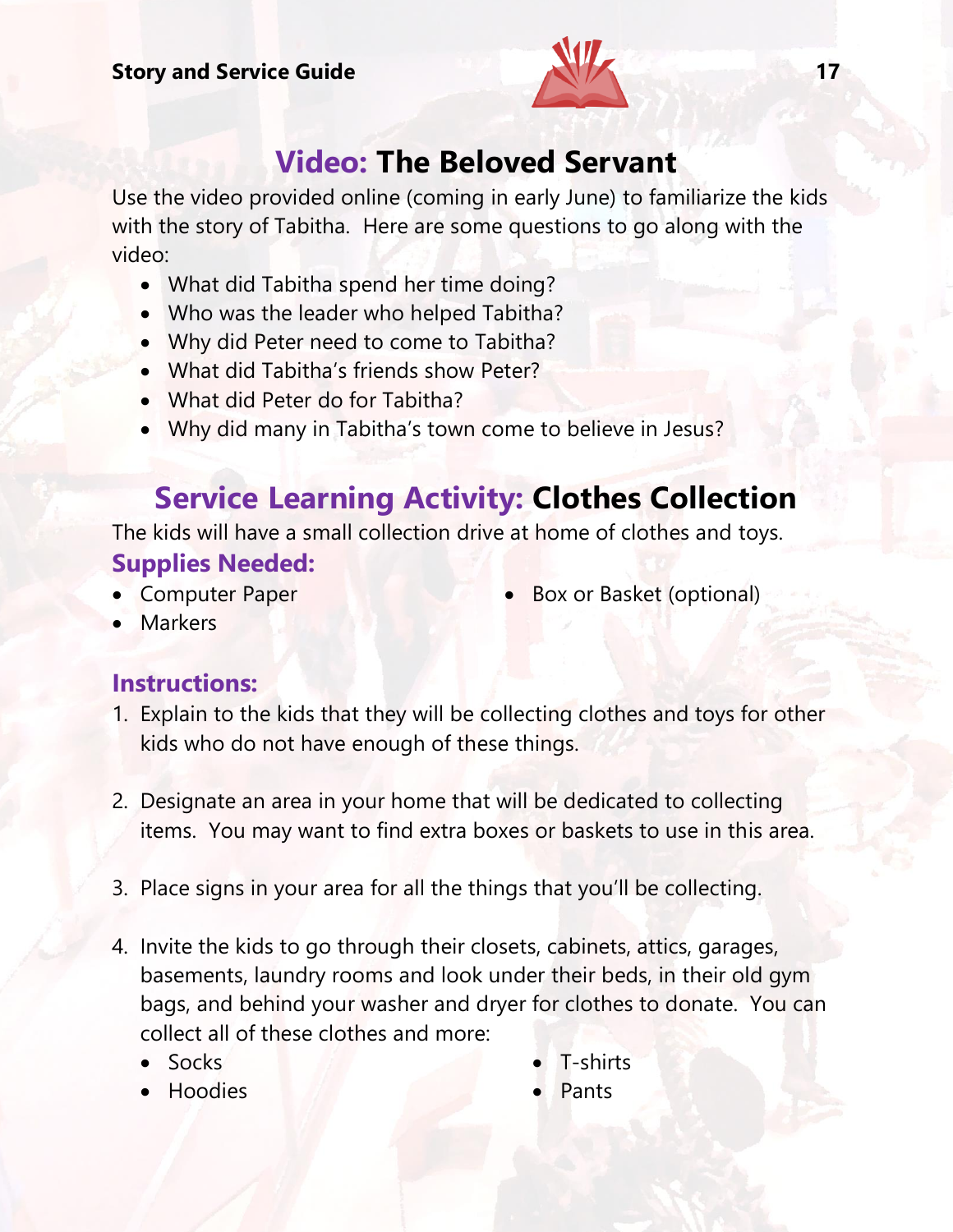#### **Story and Service Guide 18**



Shorts

- **Onesies**
- **Overalls**
- Nice Easter and Christmas Clothes!!!
- 5. Invite the kids to go through their shelves, closets, cabinets, attics, garages, basements and look under their beds, in their toy boxes, and through their secret stashes for toys to donate. You can even look at the decoration areas you have created for the Mystery Museum and decide on some items to donate.
- 6. Once your collections are over, take the donations to any designated collection sites in your area. Any broken, soiled, or incomplete items should be disposed of rather than donated, but be sure to recycle anything you can! **Make sure the sites are still asking for donations before you drop things off.**

**Lesson Reflection:** Tabitha was beloved by her community because they could always count on her to help. Being like Tabitha means making yourself open and ready to meet the needs of others. Tabitha worked hard to meet the basic needs of others. She understood that if a person at least had food to eat and clothes to wear they could feel dignified and loved. Tabitha had an open spirit—meaning that she was always open to doing what God needed her to do. She was always ready to help others.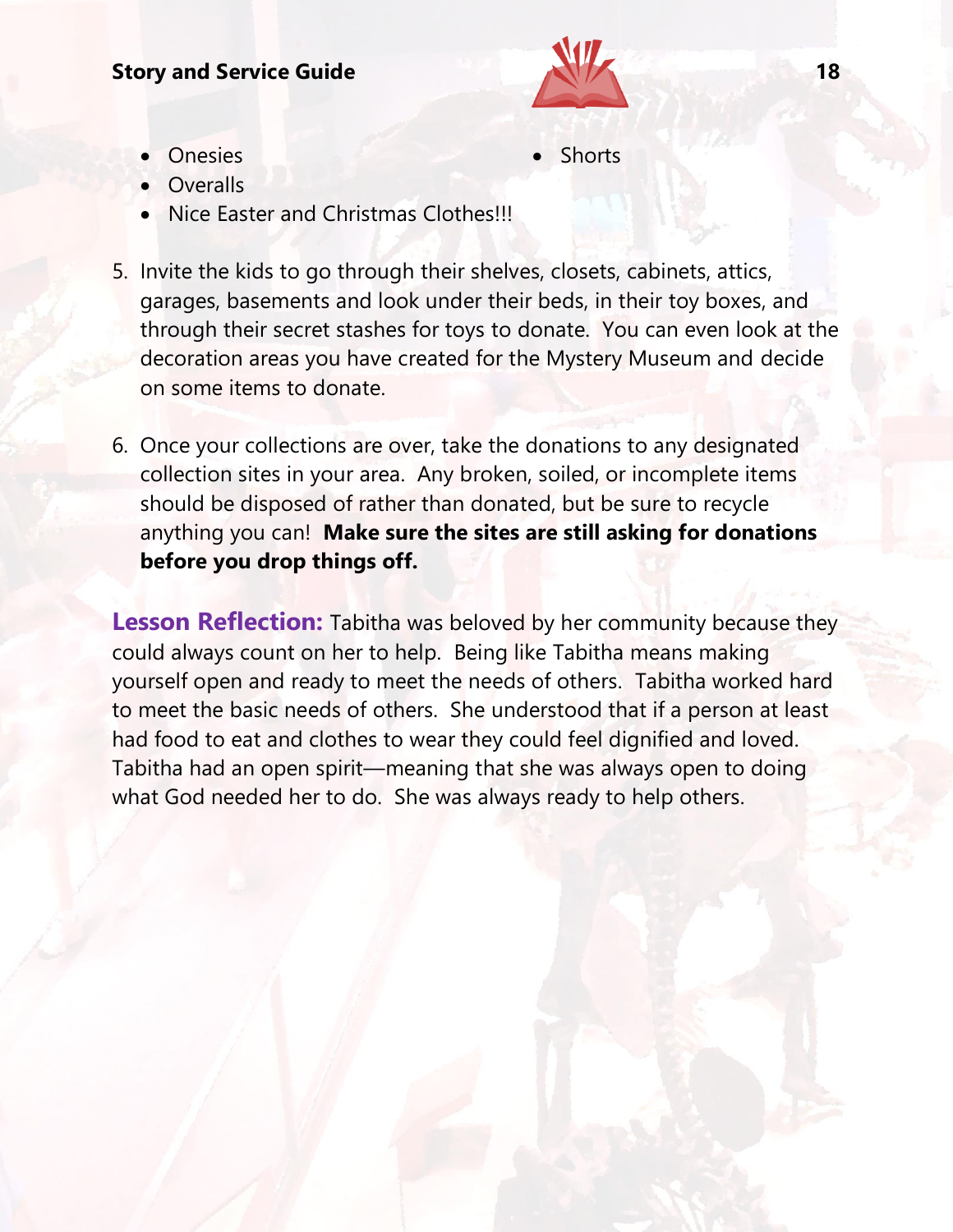

# **Day Five: Miriam the Fearless Prophet**

**Key Scripture:** Exodus 2:1-10; Exodus 15

**Key Beatitude:** Blessed are **the peacemakers**, for they will be called children of God.

**Guiding Question:** How can more kids have more books? **Overview:** Today the kids will help to create a little free library in order to better understand the story of Miriam and today's beatitude.

# **Learning Objectives:**

- Miriam really loved and looked out for her family.
- This fearless loyalty and love extended to all of her people.
- Miriam and her people were slaves in Egypt but God did not want slavery to continue so God directed the siblings Miriam, Aaron, and Moses to lead their people to freedom.
- Even though Miriam started working for freedom when she was only three years old and continued her whole life alongside her brothers, the work was never completely finished.
- Jesus challenges us all to be peacemakers and to work so that everyone can have peace and be liberated. This is a challenge so big that is has been going on for thousands of years and everyone everywhere is called to get to work. But the good news is that Jesus has given us everything we need to make his dream a reality. In this way we are all blessed more than can be measured!

# **Intro Learning Activity: Miriam's Tambourine**

The kids will create a tambourine to help them remember that like the circular tambourine, God's story of the exodus and liberation keeps rolling on and on.

## **Supplies Needed:**

- Paper Plates (at least 2 per kid)
- Beans or Beads (about 1 cup per kid)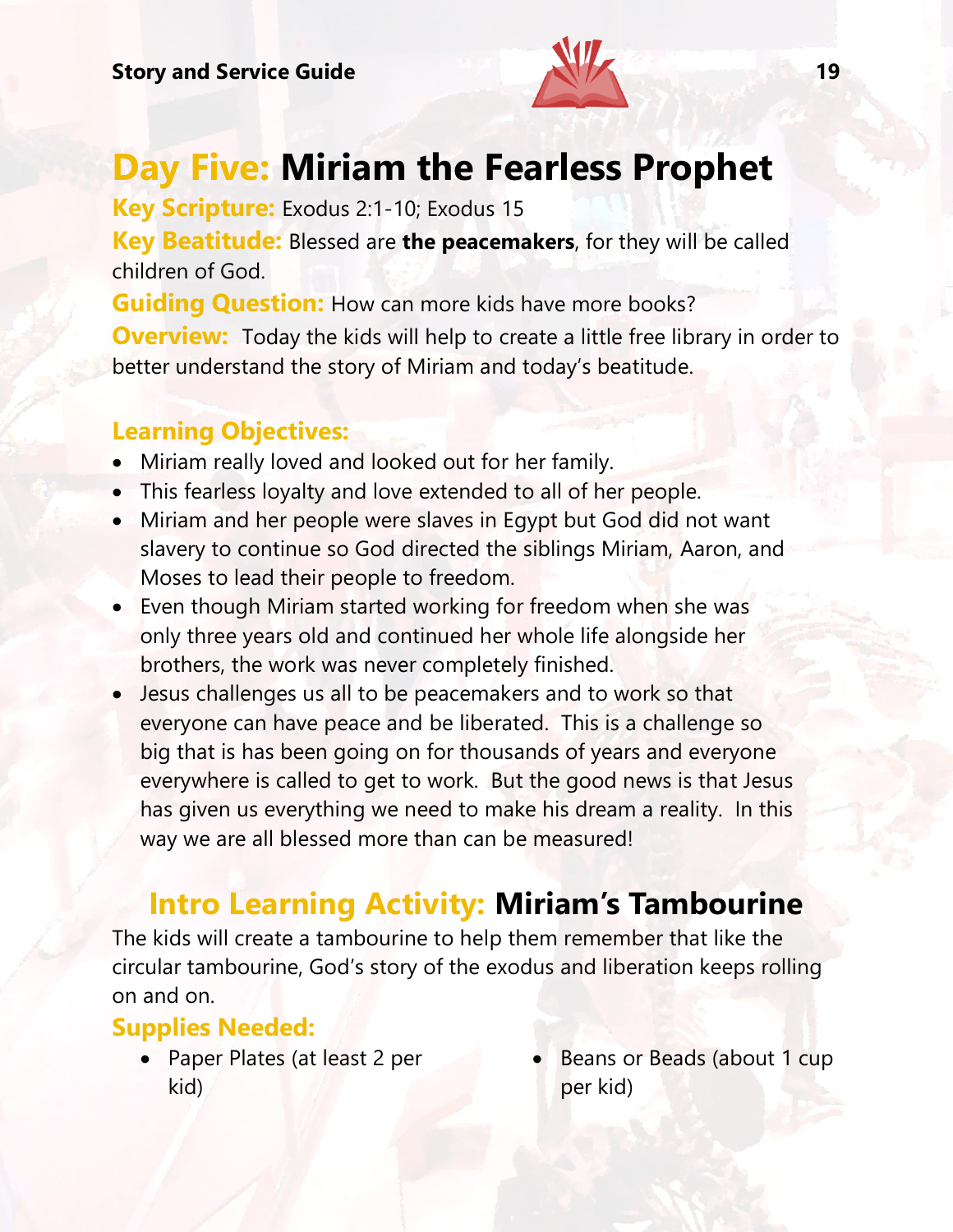#### **Story and Service Guide 20 20**



- Stapler **Markers Markers** 
	-

#### **Instructions:**

- 1. Give each kid two paper plates. Have them draw a circle on both plates. Remind them that the circle represents an ongoing story that keeps going around and around.
- 2. On one plate, in the center of the circle, they should draw either Miriam or themselves to represent a peacemaker of God.
- 3. On the other plate, in the center of the circle, they should draw the kingdom of heaven. This represents the goal that our stories are working towards.
- 4. Once the kids are finished drawing, give them beans or beads to sandwich in between the plates and staple the plates together around the edges.

Remind the kids that Miriam played her tambourine in celebration of the Israelites crossing the Red Sea and escaping slavery in Egypt.

# **Video: Miriam the Fearless Prophet**

Use the video provided online (coming in early June) to familiarize the kids with the story of Miriam. Here are some questions to go along with the video:

- What unusual place does Miriam put her baby brother?
- Who finds Miriam's baby brother and who gets to raise him?
- What is the name of Miriam's baby brother?
- What do Miriam and her siblings do in Egypt when they get older?
- What does Miriam do after her people escape Egypt?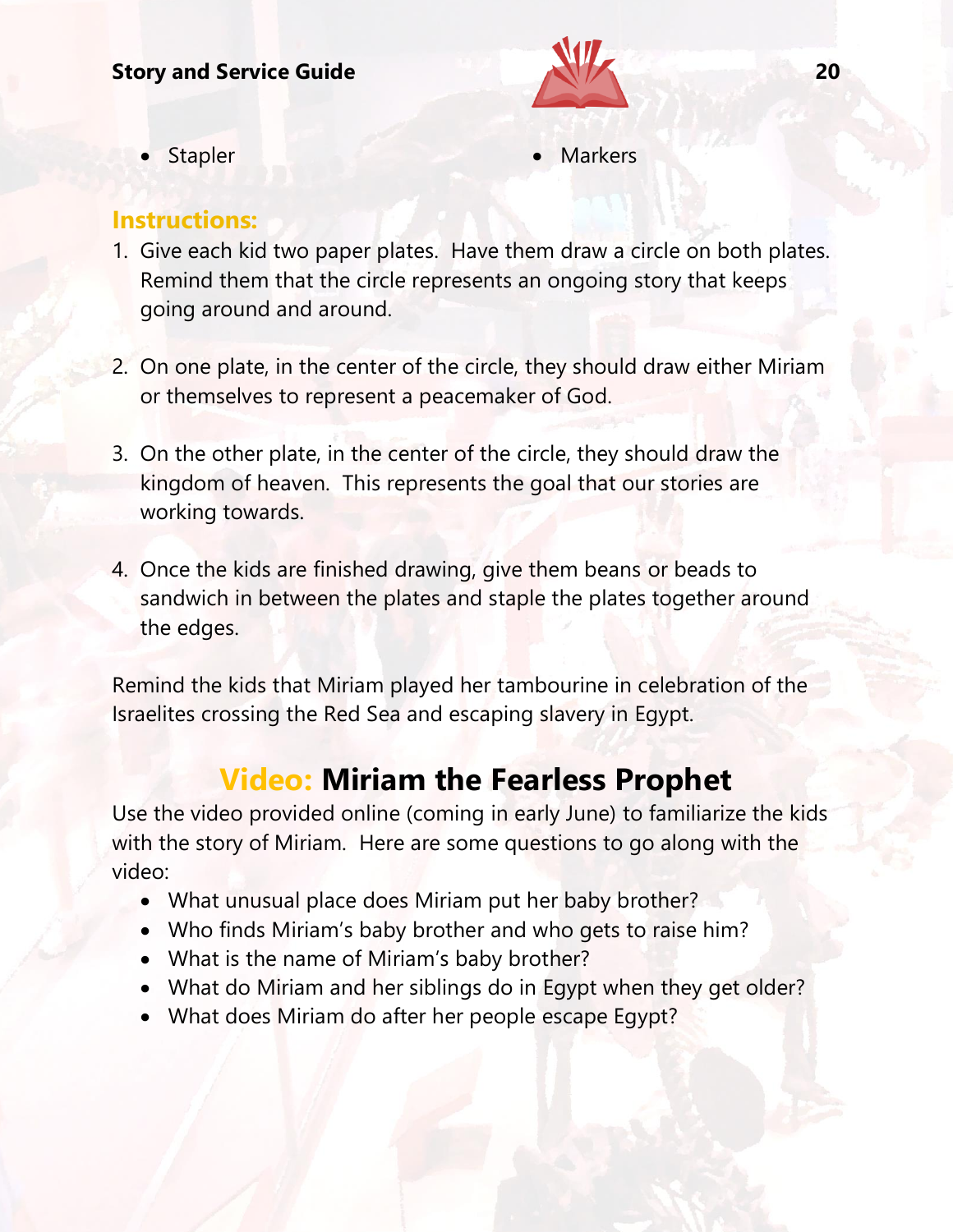

# **Service Learning Activity: Book Collection**

The kids will have a small collection drive at home of books and come up with ideas of other books they want to donate.

#### **Supplies Needed:**

**•** Computer Paper

• Internet Enabled Device

**Markers** 

#### **Instructions:**

- 1. Explain to the kids that they will be collecting books to donate to other kids who do not have enough books.
- 2. Designate an area in your home that will be dedicated to collecting books. You can use the same area you designated for clothes and toys on day four. Make a sign for the book collection box or basket.
- 3. Invite the kids to go through their shelves, closets, cabinets, attics, garages, basements and look under their beds, in their old backpacks, and behind their desks for books to donate. They can collect all of these books and more:
	- Toddler Board Books
	- Kid's Picture Books
	- Chapter Books
	- Pre-teen Dramas
- Sci-fi Action Stories
- Fantasy Adventure **Stories**
- Bibles!!!
- 4. Give each kid paper and something to write with. Task them with listing their three favorite books. It should be easy for the kids to come up with this list because their favorite books are likely the ones they found at your home but chose not to donate.
- 5. As a group choose some of these books to buy for other kids. You shouldn't just give to others the things you don't want, you should also give away the things you want for yourself. In fact, if you want it, it's probably something great to give away! As a family, you can decide